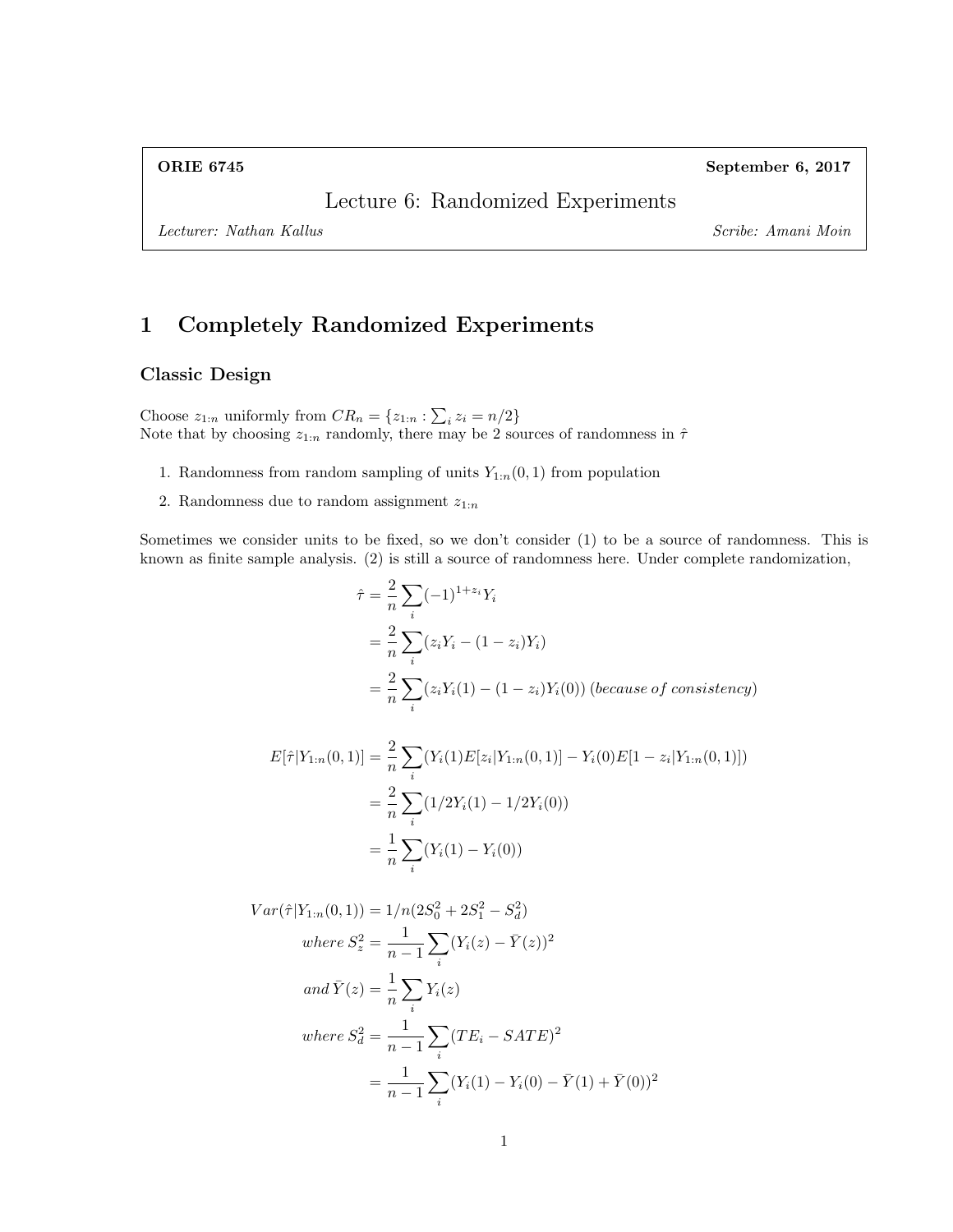#### 1.1 Asymptotics

If  $S_z^2$  for z=0,1 and  $S_d^2$  are bounded sequences (a form of the strong Lyapunov condition), then  $Var(\hat{\tau}|Y_{1:n}(0,1))$  =  $O(1/n)$ 

For fixed units,  $\hat{\tau}$  − SATE =  $O_p(1/sqrt(n))$  so  $\hat{\tau}$  converges to SATE as long as outcomes don't go to infinity and the sample size is large

and the sample size is large<br>  $\hat{\tau}$  is finite sample unbiased and  $\sqrt{n}$  consistent

When we say  $z_n = O_p(a_n) : z_n/a_n$  is stochastically bounded This means that  $\forall \epsilon > 0 \exists N, M \text{ st } \mathbb{P}(z_n/a_n \geq M) \leq \epsilon$  When we say  $z_n = o_p(a_n) : z_n/a_n \to 0$  in  $\mathbb P$ This means  $\forall \epsilon, \delta > 0 \exists N \text{ st } \mathbb{P}(z_n/a_n \geq \epsilon) \leq \delta \forall n \geq N$ 

This is why controlled experiments are the gold standard. There is no sampling, no counterfactuals. If you have controls+noninterference+consistency you can estimate causal effects.

When units are sampled iid from a population,

$$
E[\hat{\tau} - PATE] = E[\hat{\tau} - SATE] = E[E[\hat{\tau} - SATE|Y_{1:n}(0, 1)]] = 0
$$

$$
Var(\hat{\tau}) = \frac{4}{n}Var(\frac{Y(1) - Y(0)}{2}) + \frac{4}{n}Var(\frac{Y(1) + Y(0)}{2})
$$

 $\hat{\tau}$  is unbiased (marginally) and  $\hat{\tau} - PATE = O_p(1/\sqrt{n})$  (marginally)

# 2 Inference on Effect

 $\hat{\tau}$  is a point estimate for SATE or PATE. Suppose  $\hat{\tau} \neq 0$ . Can we conclude the treatment has a real effect? Inference=assessing the validity of a hypothesis

## 3 Permutation Tests, Fisher's Exact p-value

Given a fixed finite sample, we want to assess the validity of the Sharp(Fisherian) null hypothesis:  $H_0: Y_i(0) = Y_i(1) \forall i = 1, 2, ..., n \text{ or } TE_i = 0$ "Is  $\hat{\tau}$  big enough to eliminate the possibility of  $H_0$ ?" How do we test  $H_0$ ? How big is big enough?

Suppose  $H_0$  is true. How typical is  $\hat{\tau}$ ? ie how extreme is  $\hat{\tau}$  in magnitude in it's own distribution? If it is not extreme then  $\hat{\tau}$  may be nonzero by chance. If it is extreme it is unlikely to be so big due to chance alone.

What is the distribution of  $\hat{\tau}$  under  $H_0$ ?  $\hat{\tau} = \frac{2}{n} \sum_{i} (z_i Y_i - (1 - z_i) Y_i(0))$ For  $z_{1:n}$  drawn uniformly from  $CR_n$  we can't compute this distribution because we don't know  $Y_i(0)$  and  $Y_i(1)$ . BUT under  $H_0$ ,  $Y_i(0) = Y_i(1) = Y_i = Y_i(z'_i)$  so we can fill in the counterfactuals. Under  $H_0$ ,  $\hat{tau} = \frac{2}{n} \sum_i (-1)^{1+z_i} Y_i(z'_i)$  for any  $z'_{i:n}$